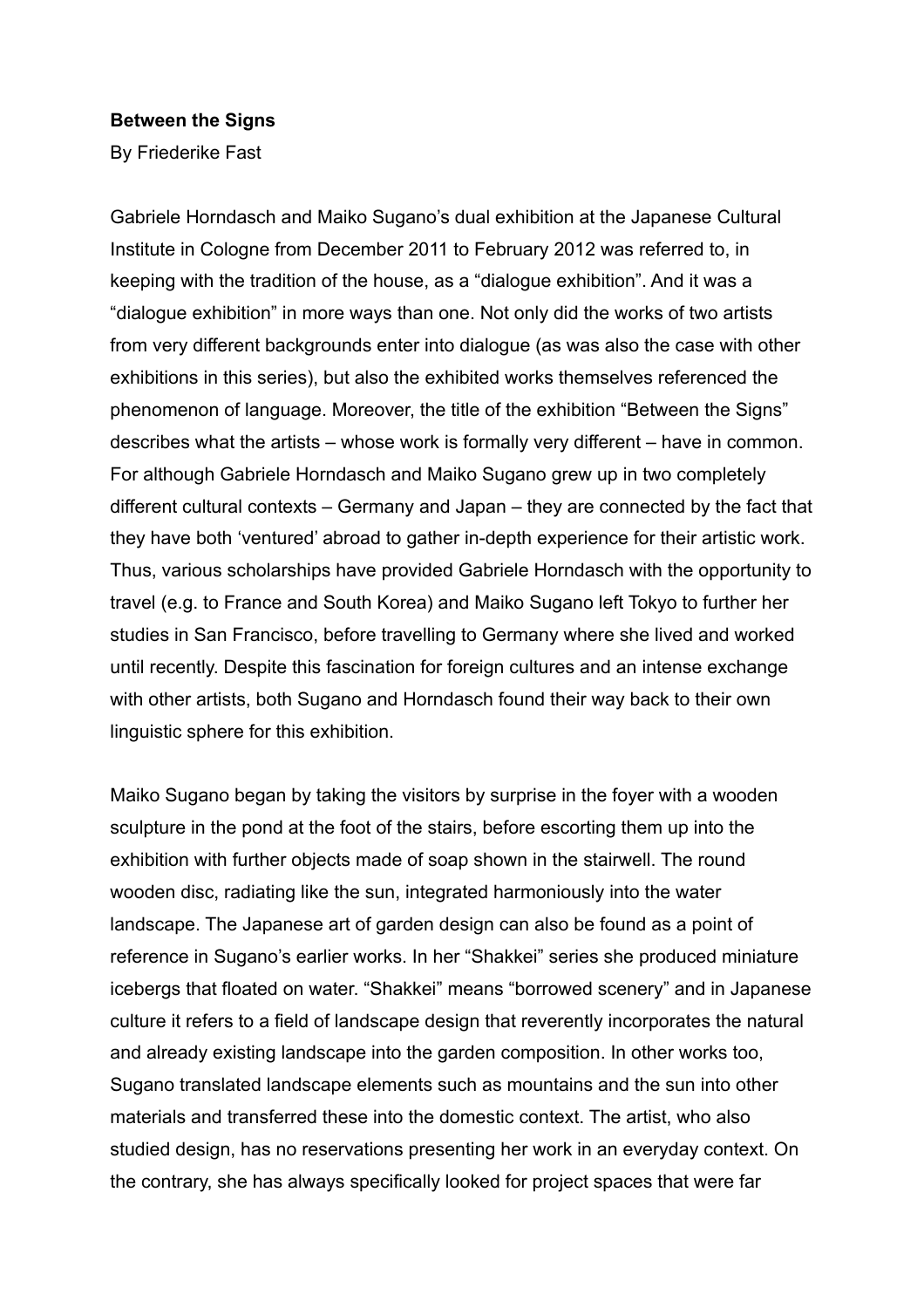removed from galleries and museums and investigated, most recently in a research project, the term 'Domestic Art': How can we overcome the existing boundaries between design and art, between life and exhibition? What happens when art suddenly and surprisingly appears in an everyday context or outside of a museum? In her "Soap Diary" – a series of small, carved sculptures that lined the stairwell of the Japanese Cultural Institute – Sugano chose an everyday material far removed from traditional sculptural materials by expertly crafting the organic shapes out of soap. Despite their delicate, uniform colours the abstract soap objects are vaguely reminiscent of animals, flowers, human organs …

Sugano's wooden sculptures were inspired by characters from the Japanese writing system (Kanji). These characters, derived from Chinese characters, are in part stylised forms of what they denote. Or they are comprised of several characters that are combined to give a new semantic field related to each individual character. In contrast to the Latin alphabet, school-level Japanese already comprises of over 2000 such characters, whereas considerably more Kanii are required at university level. From this immense treasure trove of characters, Maiko Sugano chose several Kanji and transformed the two-dimensional characters into three-dimensional objects – sculptures that she crafted from linden wood using traditional Japanese techniques. It was the Japanese character for 'light'  $(\#)$  that inspired the golden bowl in the pond. The sculpture with its finely serrated contours, pointing in every direction, elegantly floated on the water like a lotus blossom. An object on the upper floor was based on the Kanji for 'sky' (空) that also stays for 'void/emptiness'. Sculpturally, she interpreted this character with a Buddha-like figure that was hollow on the inside and at the same time reminiscent of a protective shell. The Kanji for 'mountain' (山) on the other hand assumed the shape of a life-size funnel that was made up of several individual, interlocking components. In keeping with the term 'Domestic Art', this hollowed out mountain sculpture could also be used as an everyday functional object, e.g. a storage box. In the same way, the sculpture in the pond could be used as a bowl. The Japanese character for 'thing' (事) is itself reminiscent of a vertical structure similar to that of a set of shelves. Sugano also crafted this object using traditional Japanese woodworking techniques and placed it, like a shelf, against the wall. In their totality, the sculptures created an abstract landscape inside the exhibition space that in turn formed a bridge to a world outside.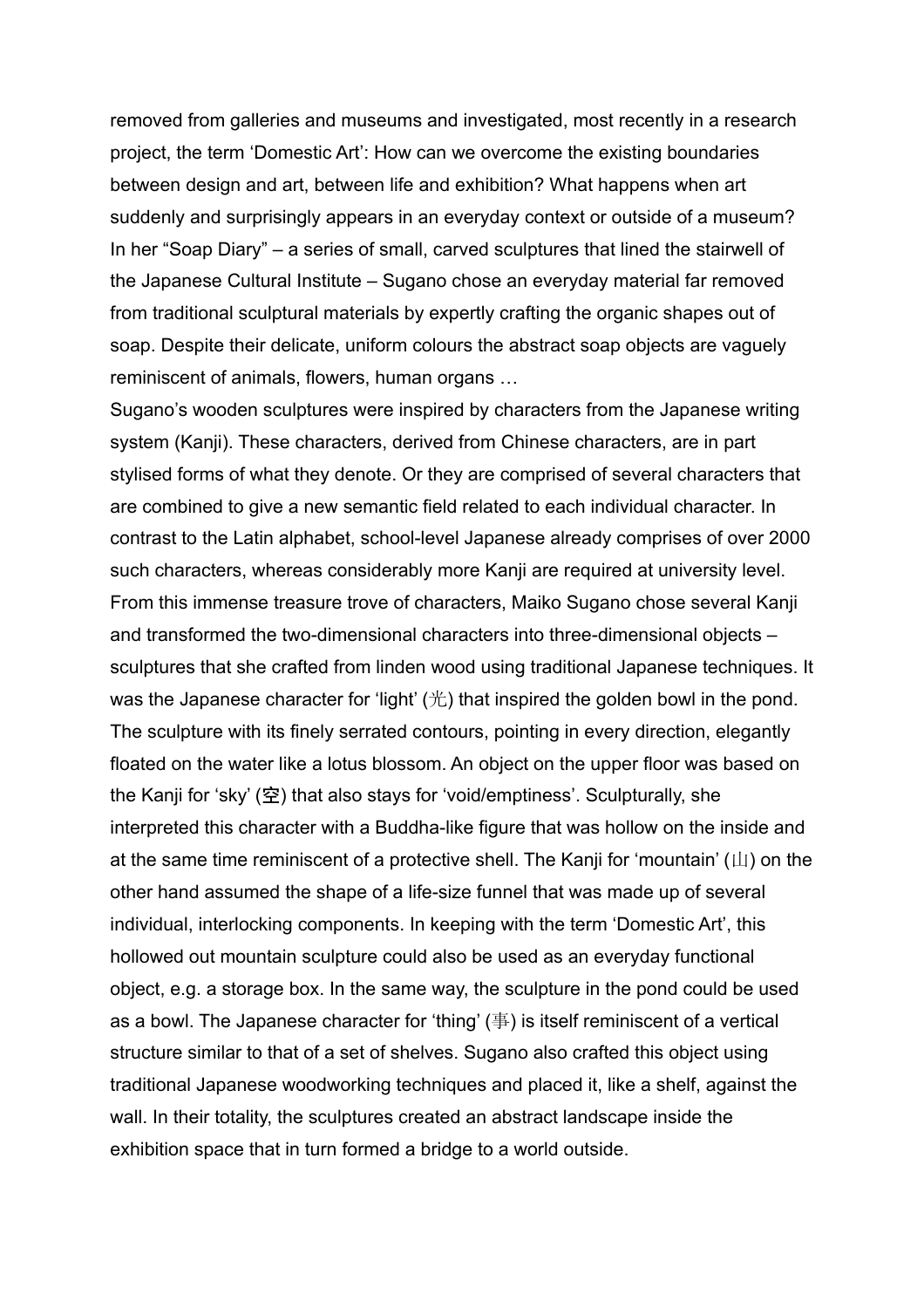It is this exterior space that Gabriele Horndasch has repeatedly visited in the past. Whether it's the façade of the Düsseldorfer Kunsthalle or a central city shopping arcade, she too is interested in unexpected encounters with artworks outside the classical exhibition space. Even on approaching the exhibition, visitors could see her outdoor installation illuminated on the balcony of the Japanese Cultural Institute. For this work, Horndasch used 54 letters from two illuminated signs; the type that used to line the façades of our cities but are now increasingly being replaced by newer technology. The letters from signs for a Japanese restaurant "Nippon-Kan" and the insurance company "Württembergische Vorsorge" were rearranged to form a new text. Whereas today, museums such as the "Museum of Letters" (Buchstabenmuseum) in Berlin are devoted to this dying technology, Horndasch sets the illuminated letters in motion in order to constantly rediscover their hidden meaning. Each week, the artist rearranged the letters on the balcony thus "inscribing" a new poem into the cityscape. The visitor also encountered texts by the artist in the exhibition space. These collages of newspaper snippets, in the style of anonymous letters, subtly synchronised with the quiet, almost meditative, works of Maiko Sugano. However, only on second glance did the real bite behind the wild text combinations become apparent: "satter Rap im Gebüsch erkoren" (lush rap chosen in the bush) and "von vornehmer Küche satt – warne Rubens birg Gerippencorpi nass" (sick of posh kitchen – warn Rubens salvage skeleton corpses wet). Some of the texts specifically referenced the exhibition space: "sing von Nippon braver Wuenscher" (sing of Nippon well-behaved wisher) or "vier Krüge Misosuppe spornen Berber an" (four jugs of miso soup spur on Berbers). In other texts we encountered very trendy terminology: "Painrock – Mobbing vorausahnen Weg versperren Schritte spüren" (Painrock – anticipate mobbing bar the way feel the steps). Horndasch also composed seductive, poetic verses: "Raub im Schatten – wo Sperber vor Vergnügen rosa Kirschen nippen" (Robbery in the shade – where sparrow hawks sip pink cherries with pleasure). These "blackmail letters" were all compiled with a fixed number of 54 letters. By rearranging these same letters over and again, like an anagram, the artist constantly created new texts. Despite the strict, self-imposed framework, this playful process offered ample room for discovery. The unusual blackmail-style collages seemed to further highlight the mysterious meanings hidden behind the letters. Just like in a poem, this ongoing search for new meanings in the old also reveals the artist's most private feelings and thoughts. Although Horndasch